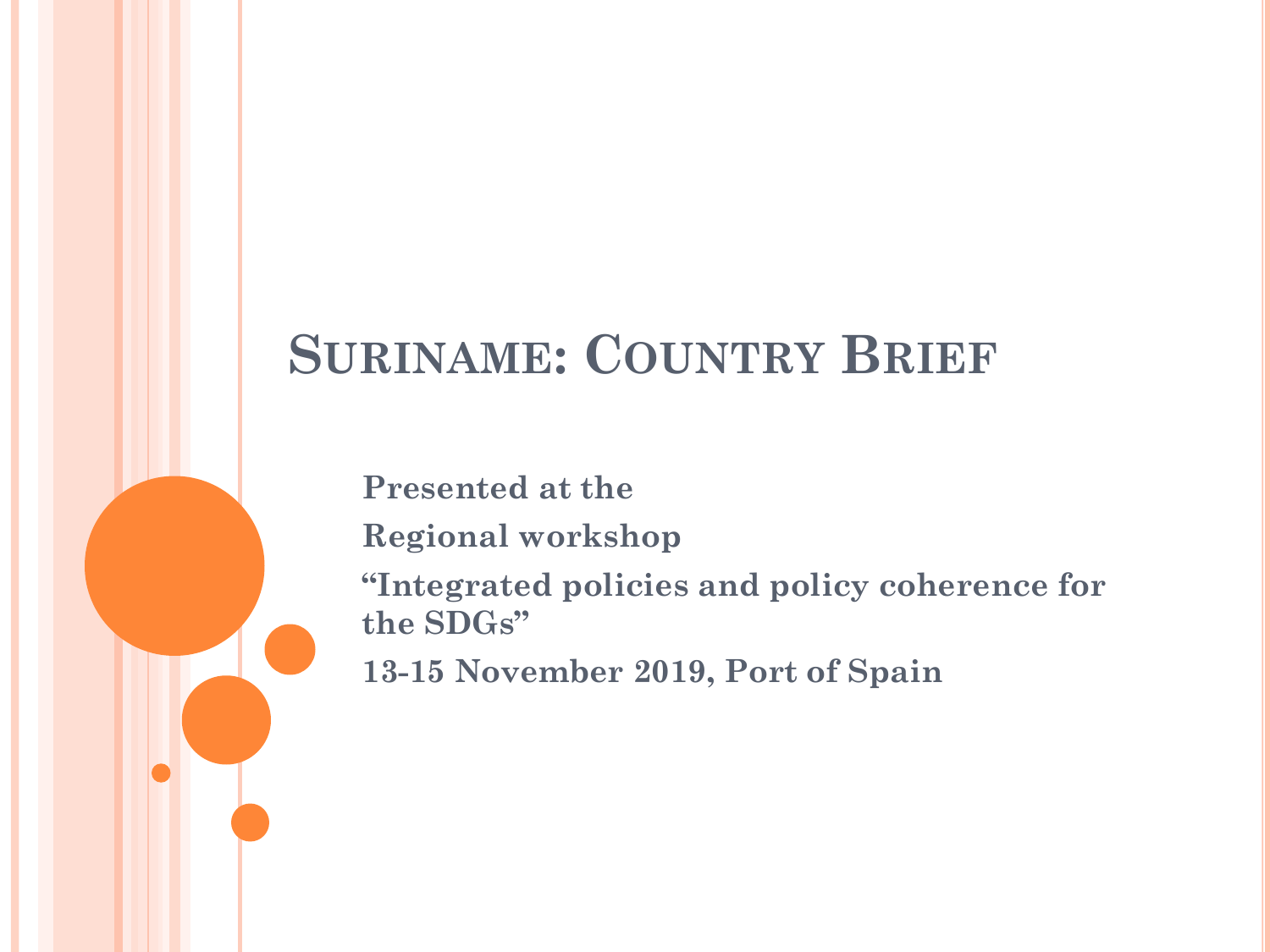### BASIC INFO

 Mainland of South America (smallest independent nation) also part of the Caribbean/SIDS

- Strikingly diverse population
- Mid-Population: 579.005 (2017)
- 3<sup>rd</sup> low population density per Km<sup>2</sup>
- 93% forest coverage (world's greenest country)
- Mining (gold/oil) dominated economy
- GDP per Capita (SPS-projection): USD 7.082 (2019)
- Monthly Minimum wage: SRD1,428/USD190
- GDP growth % (SPS-projection):

| 201       | 201.<br>8 | 2019      | 202f |  |
|-----------|-----------|-----------|------|--|
| <b>1.</b> |           | ∽<br>2. l |      |  |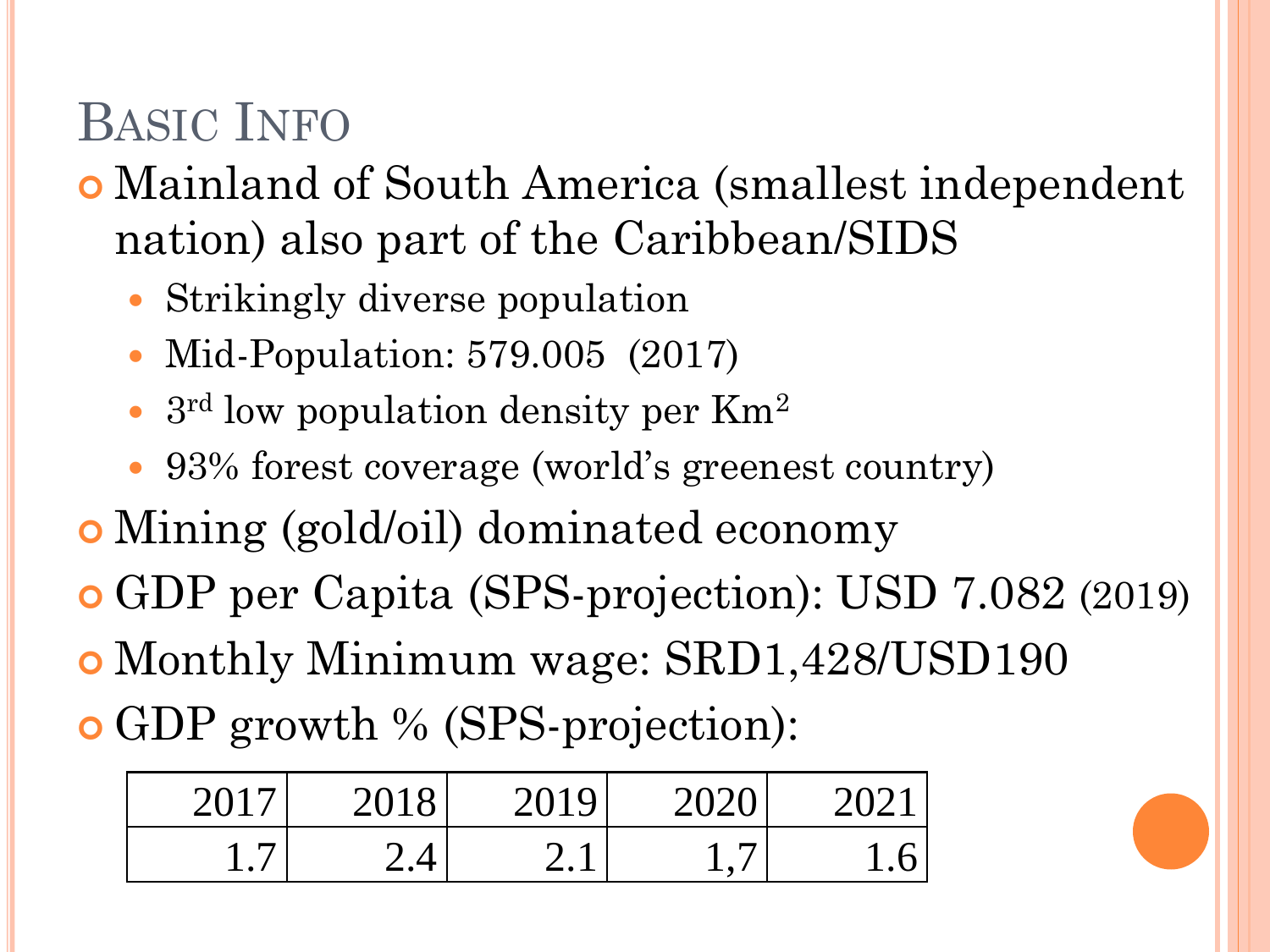# **DEVELOPMENT CAPACITY, PLANNING AND SDGS (1)**

- Planning Office established in 1950
- Development capacity and particularly for long term planning eroded:
	- Very small natural resource based economy
	- End of cheap reserves for bauxite, alumina an aluminium industry
	- Protracted decolonisation process
- Four Pillars of the 2017-2021 Development Plan:
	- Adopting concept of SD --- SDGs mainstreamed
	- Strengthening development capacity (with focus on planning) 1st priority
	- Suriname Vision 2035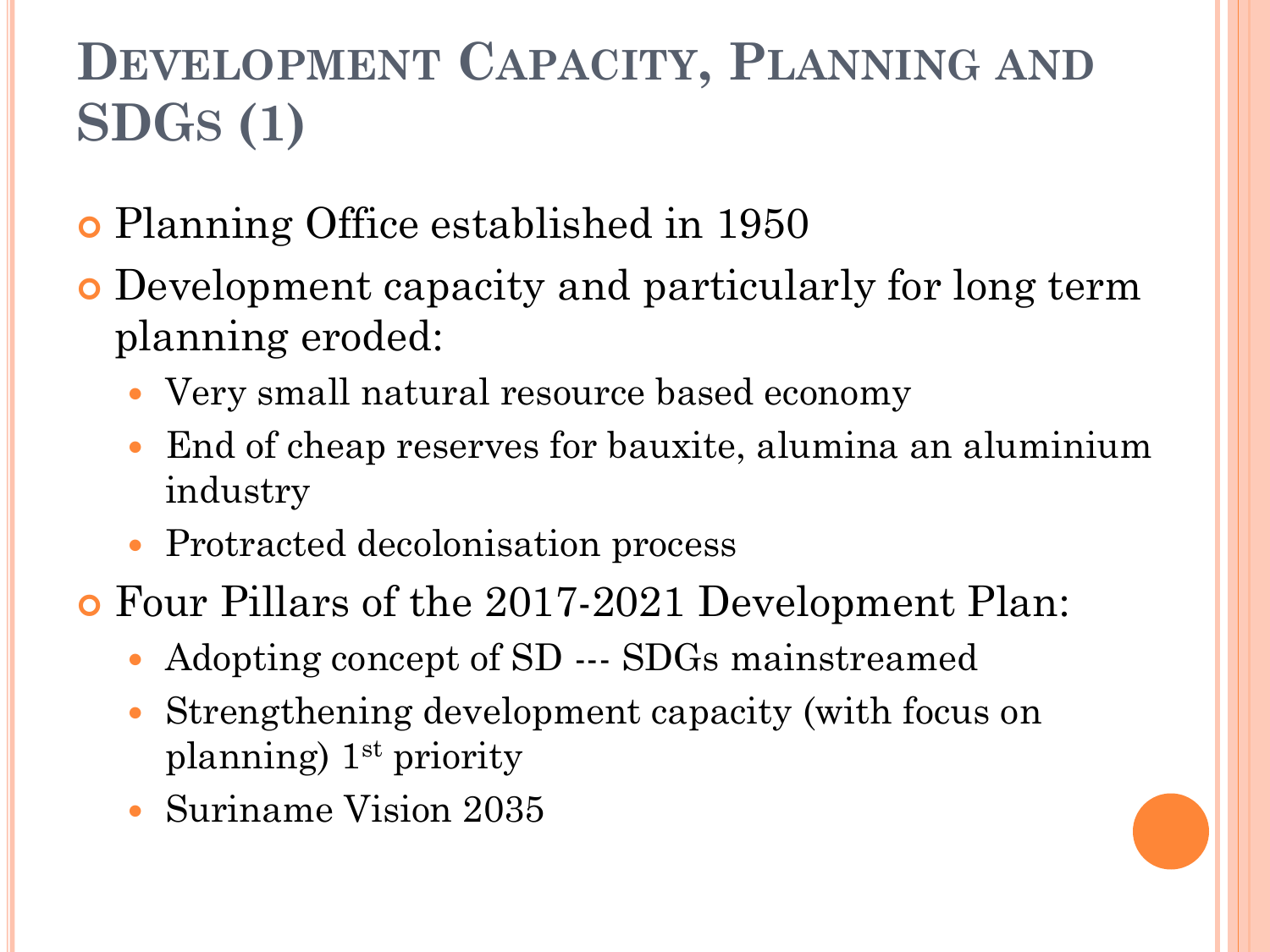# **DEVELOPMENT CAPACITY, PLANNING AND SDGS (2)**

- Placing people at the centre of planning/policy design
- **•** Economic planning and policy;
	- Establishing buffer mechanisms
	- Diversifying the economy (includes developing a greener economy)
- Social policy establishing a more equitable society and integrating social policies ad delivery
- Environment:
	- Diversification of the economy away from mining
	- Adaptation to rising sea levels (projections?)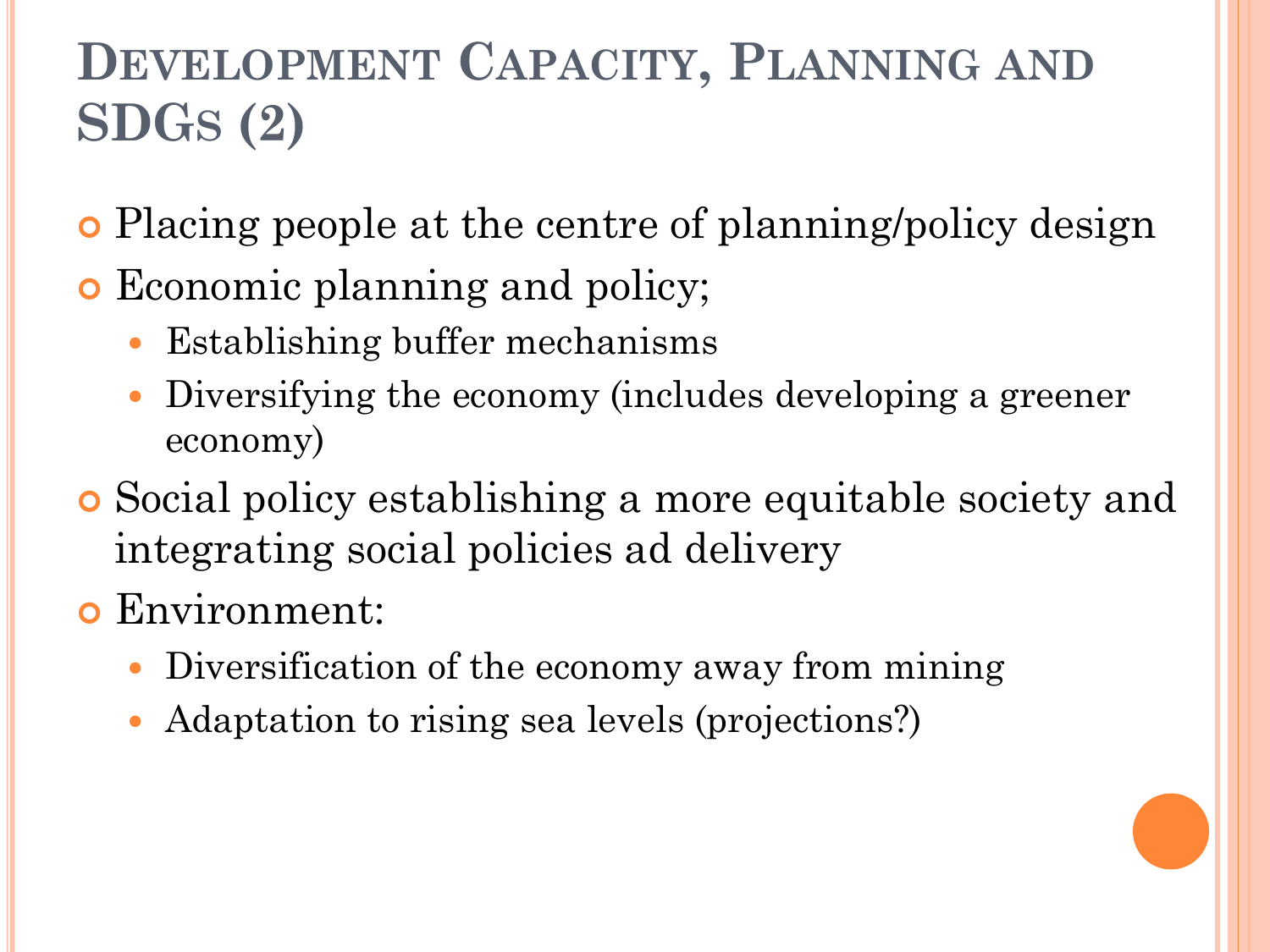### ADVANCING THE SDGS IN SURINAME (1)

- **Close collaboration with United Nations Agencies**
- **Integrating the Multi-country Sustainable Development Framework and Suriname's 2017- 2021 Development Plan:**
	- **Building the mechanism for consultation, planning, implementation and M&E**
	- **Joint action plan on SDGs**
	- **Building capacity for planning, policy design, project management and M&E capacity at the national, ministerial and local government level**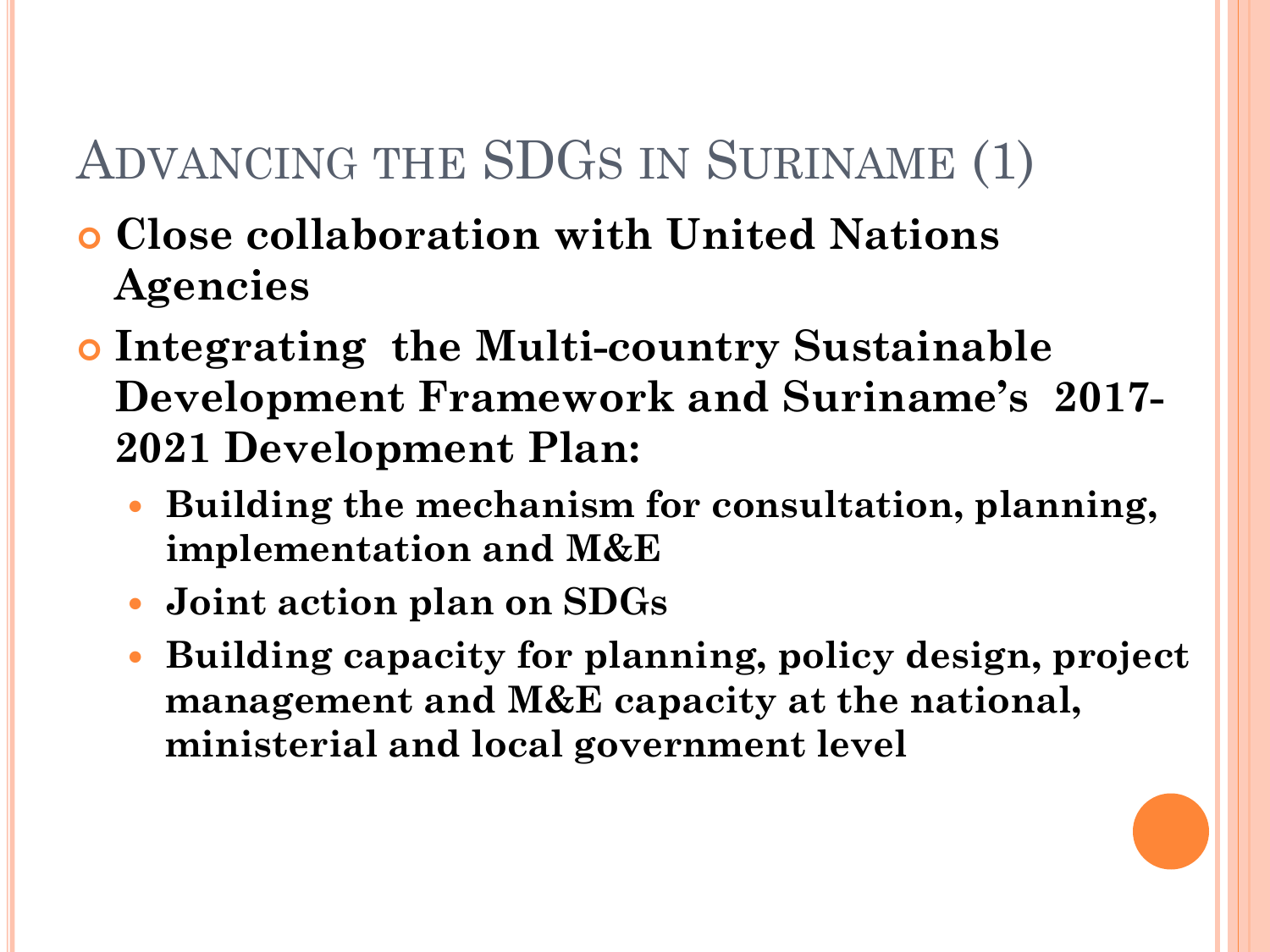## ADVANCING THE SDGS IN SURINAME (2)

- **Re-introducing/strengthening formal planning institutions and processes (communication, consensus and coordination)**
- **Integrated SDG and national reporting (M&E) mechanism** 
	- **Strengthening Suriname's capacity to report on its 2017-2021 Development Plan**
	- **Preparing Suriname's Voluntary National report on the 2030 SDG agenda to be delivered in 2021**